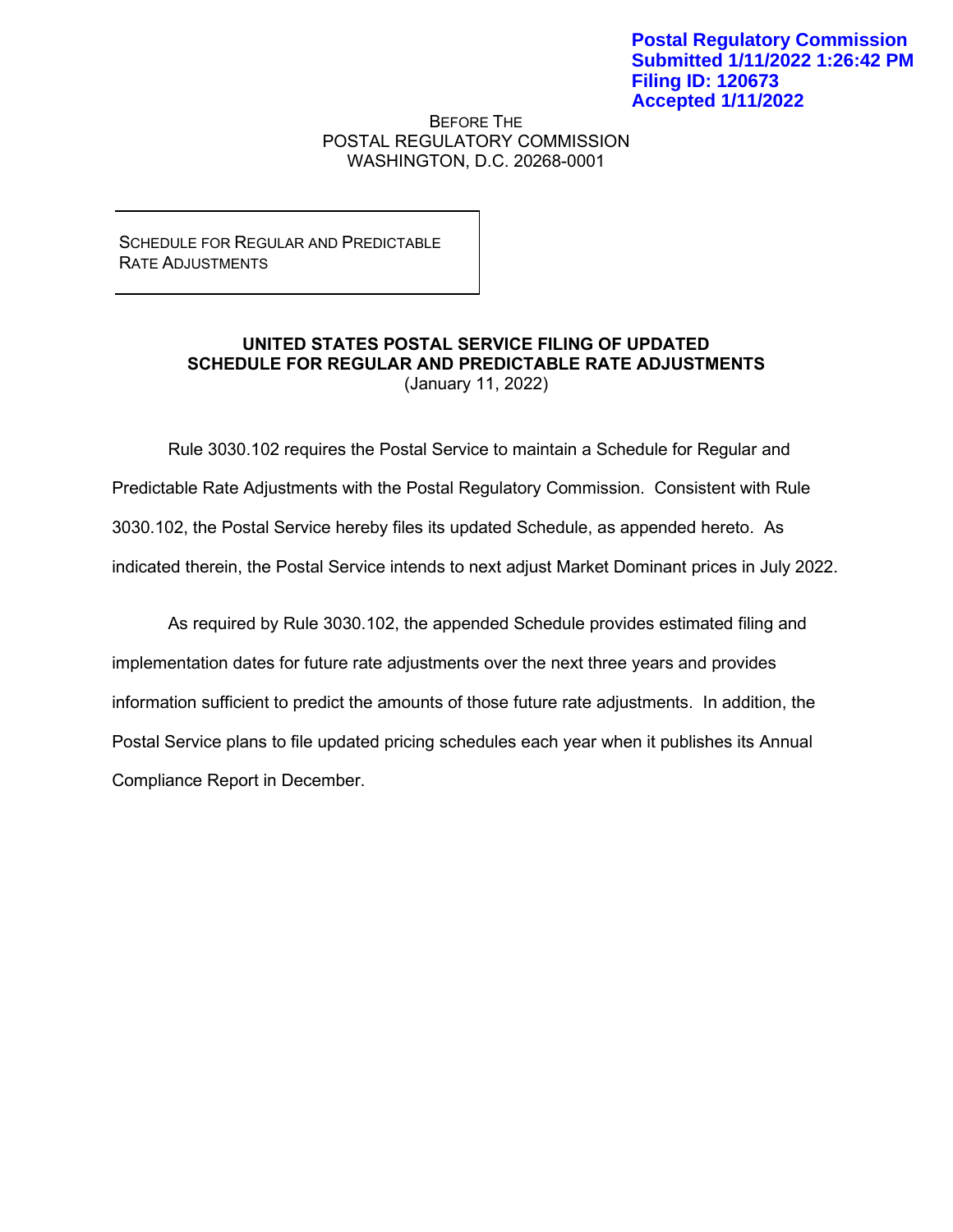Respectfully submitted, UNITED STATES POSTAL SERVICE

By its attorneys:

Nabeel R. Cheema. Chief Counsel, Pricing & Product Support

Nickolas Card

475 L'Enfant Plaza West, S.W. Washington, D.C. 20260-1101 (202) 893-6125, FAX: 202-268-6187 Nickolas.S.Card@usps.gov January 11, 2022